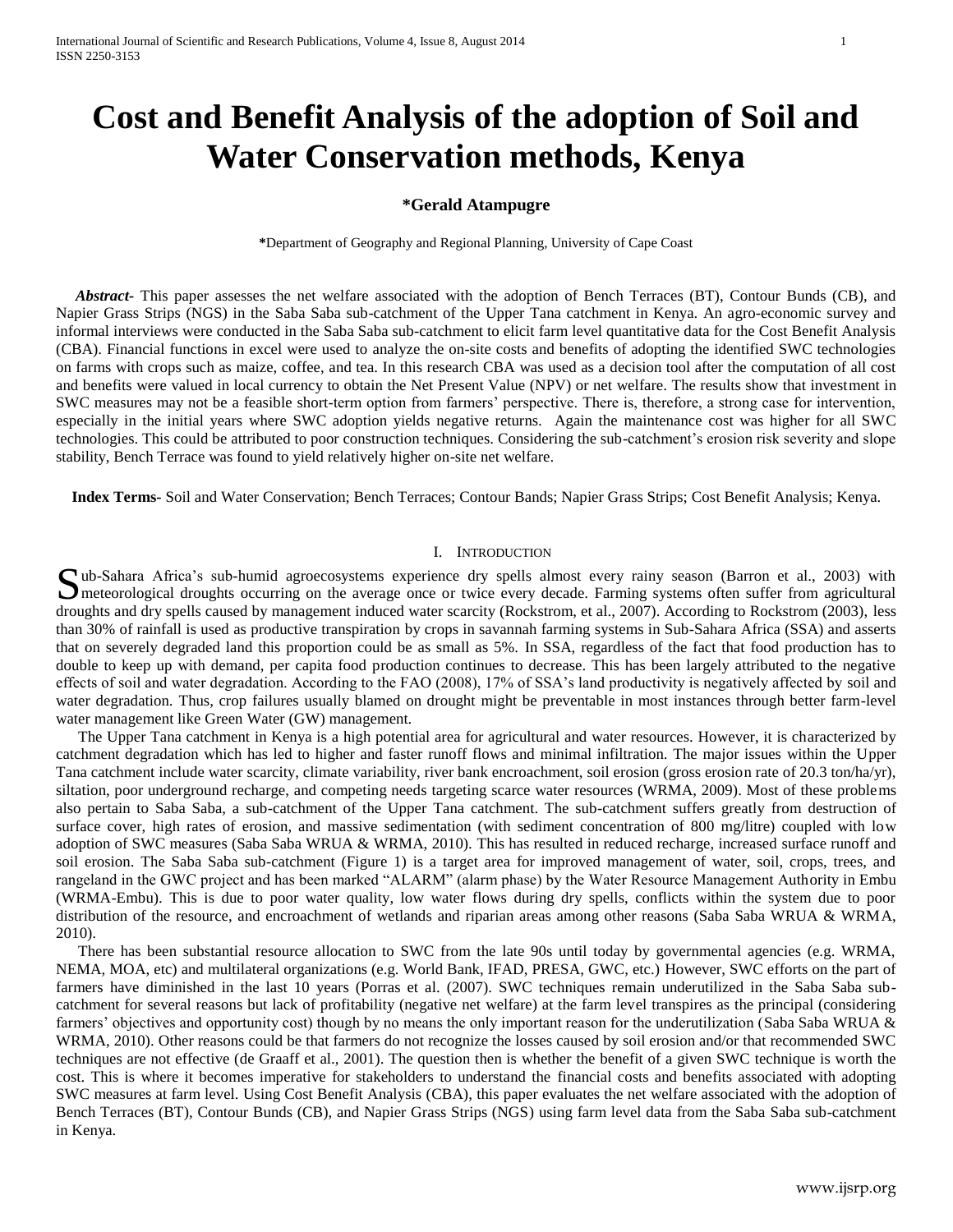

**Figure 1: Map of Saba Saba sub-catchment**

Source: Saba Saba WRUA & WRMA, 2010.

# II RESEARCH METHOD

Cost Benefit Analysis (CBA) is a basic approach in neoclassical economics adapted by environmental economists for the evaluation of net social or private welfare from environmental remediation/projects. It is considered one of the basic postulates of applied welfare economics (Harberger, 1971). There are many justifications for this, but according to Boardway (1974) the one that appeals most to 'objective' economists is that aggregate monetary gains and losses measure the efficiency of a project. If the aggregate is positive, it implies that the gainers could compensate the losers and still be better off after the project is undertaken and vice versa. This echoed further in Mishan (1972):

"*In general some people lose and some people gain following any economic change... the compensating variations (CV) of the gainers... may be added algebraically to the CVs of the losers... If the resulting algebraic sum is positive, gainers can more than compensate losers, and the change will realize a potential Pareto improvement. If, on the other hand, this algebraic sum is zero or negative, the economic change contemplated does not realize a Potential Pareto improvement*" (p. 317).

According to the OECD (2006), the essential theoretical foundations of CBA are: benefits are defined as increases in human wellbeing (utility) and costs are reductions in human wellbeing. For a project to qualify on cost benefit grounds its net benefits must exceed its net cost. According to de Graaff and Kessler (2009), the eventual aim of CBA is a comparison between the present value of the streams of benefits (positive effects) and the present value of all investment and recurrent costs (negative effects). In a typical CBA, the costs of the inputs are assessed and compared to the monetary estimates of total benefits that the project is expected to provide. The evaluation process consists of several stages, each paying attention to such details as totalling the benefits and costs accruing to different groups/persons in different time periods.

CBA in the context of this research was employed to evaluate the on-site losses and gains associated with adopting Bench Terraces (BT), Contour Bunds (CB), and Napier Grass Strips (NGS). The scale of the CBA in this study is farm level and the objective is a financial analysis of the gains and losses from the adoption of the three SWC measures. CBA is used here as decision tool after computing all cost and benefits valued in local currency (KES) and converted to US dollars. Figure 2 presents a framework which guides the measurement of the on-site net welfare associated with SWC technology adoption.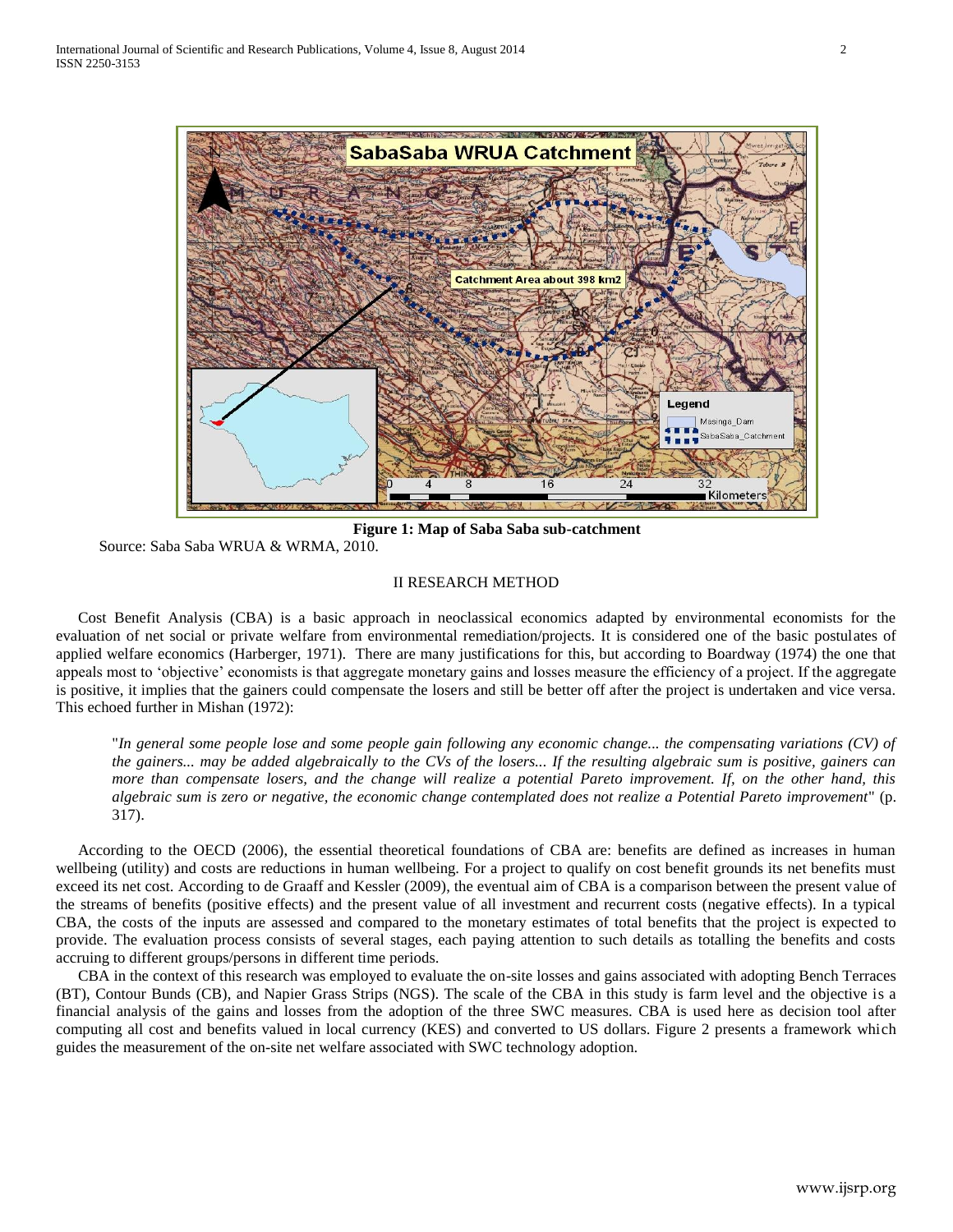

 **Figure 2: Measurement of Net Welfare effects of technology adoption** Source: Adapted from Stonehouse (1999).

To express the variables in this framework (Figure 2), the general sequence of analytical steps in CBA as described by de Graaff and Kessler (2009) was adapted:

#### *A. Evaluation criteria*

The selected evaluation criterion for this study was the economic efficiency/viability measure using CBA. A project that generates higher net benefits is more efficient than a project that generates less or negative net benefits. This criterion was selected considering the main objective of this research.

## *B. Identification of costs and benefits*

This step involved the identification of economically relevant impacts. Here the question was what to count. This question is bound up in new welfare economics, in particular in the welfare function where the farmer is interested in maximizing profit. What are counted as benefits in this study were increases in quantity of goods or a reduction in damages due to soil erosion that generate positive welfare/utility. The costs include any decreases in quantity of goods (e.g. decrease in yield). The negative effects also included using up resource (inputs in production) in the project (establishment and maintenance investments).

The data from the agronomic survey was grouped in to benefits and costs. Costs included labour inputs (mandays), inputs for establishment and maintenance of each of the SWC measures (BT, CB, and NGS), the net benefit in the without SWC situation and crop production cost. The initial investment and annual maintenance costs constituted the cost on the labour and materials inputs. The production costs include labour and materials required at the following production stages: land preparation, planting, manuring, weeding, spraying if applicable, composting if applicable, fertilization if applicable, harvesting, and threshing and transportation. In this study maize, coffee, and tea were the crops considered. These are the main crops and were mostly grown on the slopes targeted by this research. To establish costs of soil erosion and the benefits of conservation, Tenge et al. (2005) and Pimentel et al. (1995) argue that erosion damage could be considered to be equal to the value of the lost crop production valued at market prices. This is comparable to the 'with and without' approach used in this study to ascertain the costs associated with soil erosion and the benefits that could accrue due to the adoption of SWC measures. Based on farmer interviews, key informants, and literature (FAO SAFR, 2002; Tenge et al. 2005) an annual productivity decline (due to soil erosion and in a without SWC case) of 3%, 2%, 1% were assumed for maize, coffee, and tea respectively.

Benefits in this paper refer higher gross margins. This was assumed to be due to the increased physical production and less damage by erosion (Figure 2 above), holding other factors constant. The major benefit of all the conservation measures considered in this analysis is the saved yield due to reduction in soil erosion. Therefore the tangible benefit from these technologies is the conserved amount of maize, coffee (berries), or green leaf tea yield multiplied by their respective unit price during the entire period. The impact of SWC techniques on the prevention of seed loss through soil erosion, retention of soil moisture, nutrients, and water is an increase in crop yields and other outputs such as fodder for the livestock that the farmer keeps. From field observations most farms were stabilized with grass risers which also served as fodder for their livestock. This study considered maximum crop yield attained to be constant for the economic lifespan of all the SWC measures. The valuation of the SWC measures was done considering the characteristics as outlined in Table 1 below. Assessment of the costs and benefits was done keeping in mind the slope and the stability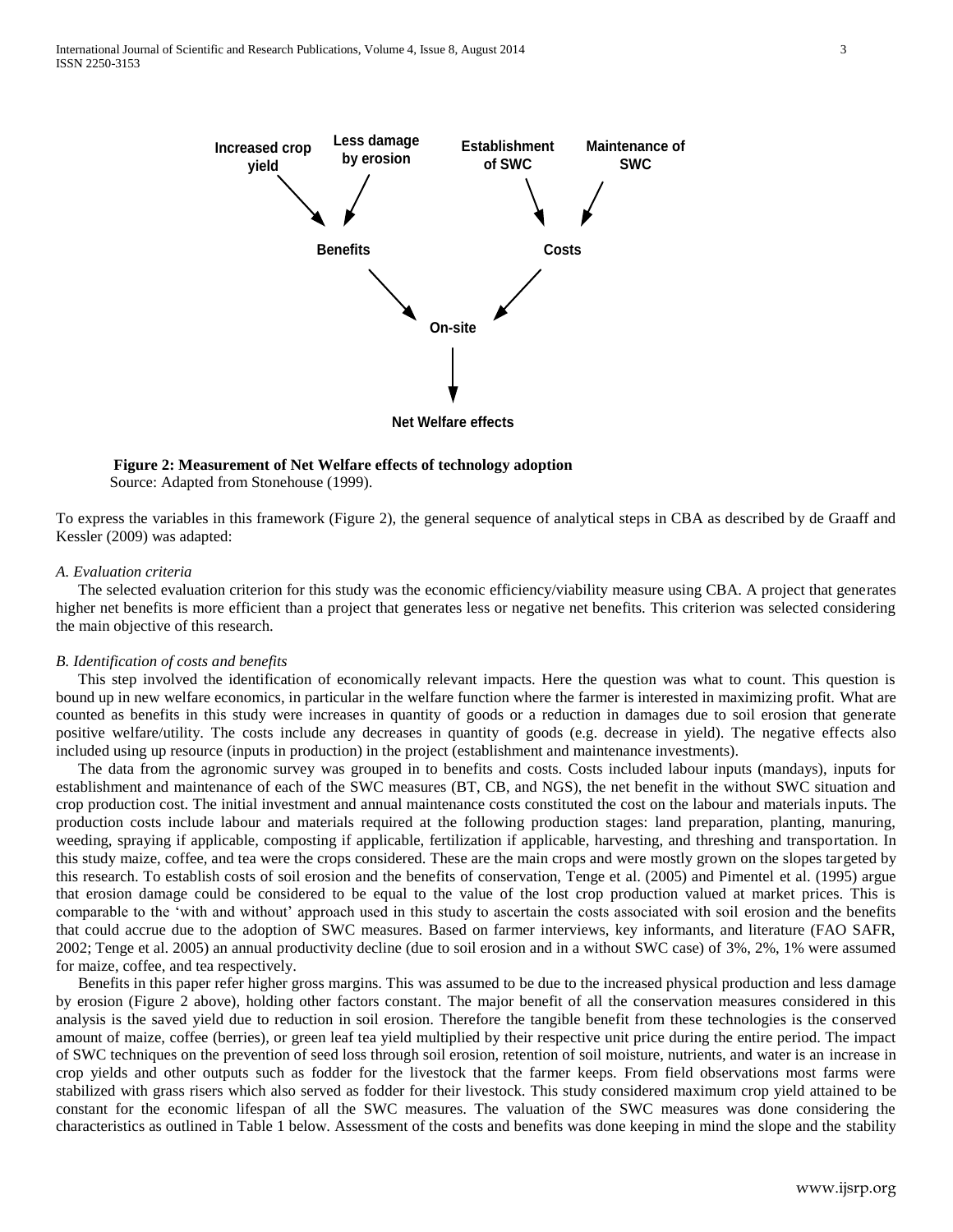of the soil in the study area. The study area is generally characterised by unstable soils with slopes ranging between 2% and 50%. The slope range considered in this study was between 20% and 40%.

| <b>SWC</b> measures   | <b>Establishment cost</b><br><b>Maintenance cost</b> |                                | Lifespan                      |
|-----------------------|------------------------------------------------------|--------------------------------|-------------------------------|
| <b>Bench Terraces</b> | Very high                                            | Relatively low (around 5% of   |                               |
|                       |                                                      | investment)                    | $>15$ years                   |
| <b>Contour Bunds</b>  | Moderately high                                      | Relatively high (around 10% of |                               |
|                       |                                                      | investment)                    | 15 years                      |
| Napier Grass Strips   | Low                                                  | Relatively high (around 15% of |                               |
|                       |                                                      | investment)                    | $\langle$ 15 (rejuvenation in |
|                       |                                                      |                                | every 8 years)                |

**Table 1: Characteristics of Soil and Water Conservation measures** 

## *C. Valuation of costs and benefits*

Valuation of the stream of benefits and costs with and without conservation cases would give more accurate picture of the private and social worth of these methods. This becomes relevant in finding out farmers incentives to adopt these methods as well as to assist decision makers in designing appropriate level of support to be granted in order to accelerate adoption.

The conventional market prices approach was used for the valuation of costs and benefits. Differences (declining or increasing) in the value of output were assumed to reflect differences (declining or increasing) in crop yield between 'with' SWC situation and a 'without' SWC case. Here the changes in productivity and the changes in input levels either indicated losses or gains. All costs were converted into monetary values using their respective quantities and market prices. Labour costs were considered to be the product of the number of man-days (MD) required for a particular task and the market price of labour per day. Quantities and market prices were obtained from field interviews and were crosschecked from key informants. The average MD was the equivalent of six working hours in the farm. The benefits were also converted into monetary values by multiplying their respective quantities by their market value. In CBA some adjustments are often made to the valuation of labour inputs. In the case of skilled and semi-skilled labour it can generally be considered that the market wage rate reflects the opportunity cost. However, unskilled labour which also includes farm labour tends to experience unemployment in developing countries. As a result, the opportunity cost of unskilled labour, that is the value of production that could be achieved by the labour elsewhere in the economy, can assume a lower value (even close to zero) in a financial analysis (Bojo, 1999). Farmers and their families work often at opportunity costs below market wages. For the financial analysis in the present study, the opportunity cost of farm labour is assumed equal to 80% of the local wage rate for hired casual labour in the study area, justifying the limited off farm opportunity of the farm labour in the study area.

# *D. Choice of time horizon and discount rates*

The effects of discounting are important for any project that involves immediate expenditures and also have benefits that do not accrue until sometime in the future like in the case of the SWC methods analyzed in this study. In this study, the discount rates were based on the interest rates payable by farmers on bank loans. Farmers in this study area received loans from banks and cooperative groups at the rate of 17.5% basically on group accountability basis. This interest rate was used in this study after deducting average annual inflation rate of 9% in the agricultural season under consideration. The discounting of future costs and benefits to their present values was therefore done using a discount rate of 8.5% (real interest rate). The specification discount rates and time horizon was done simultaneously since the two interact in their effects on the results. The study considered the physical lifespan of the investment in SWC from the perspective of the farmers. The lifespan for BT for instance is, in general, considered to be between 25 to 30 years but the average lifespan, as given by the farmers was 15 years implying that they reinvested (rejuvenation) every 15years (Table 1).

# *E. Appraisal indicator*

The Net Present Value (NPV) and the Internal Rate of Return (IRR) are the main appraisal indicators used in this analysis though the Benefit Cost ratio (B/C ratio) is also shown just for comparison purposes. These are the commonly used decision criteria for determining profitability of a project (Kuyvenhoven & Mennes, 1989). The NPV is defined as the present worth of the net benefits of a project. In financial analysis, it is considered to be the present value of the net income stream accruing to the entity undertaking the project. SWC measures with NPV equals to or greater than zero are considered profitable and economically robust to farmers. In FAO SAFR (2002) this is mathematically expressed as (equation 1):

$$
NPV = \sum (B_t - C_t) / (1+i)^t > 0
$$
 (equation 1)

where  $B_t$  is the gross benefits,  $C_t$  the total cost, t is the time horizon, and 'i' is the discount rate (conceptually it is the discount rate but during calculation the interest rate is taken).

The Internal Rate of Return (IRR) is the discount rate at which the total discounted cash benefits expected from a project equal the total discounted cash costs required by the investments (FAO SAFR, 2002). The IRR can also be described as the rate of growth of an investment which is also comparable to the opportunity cost of capital or the borrowing rate of financing the project. When the IRR is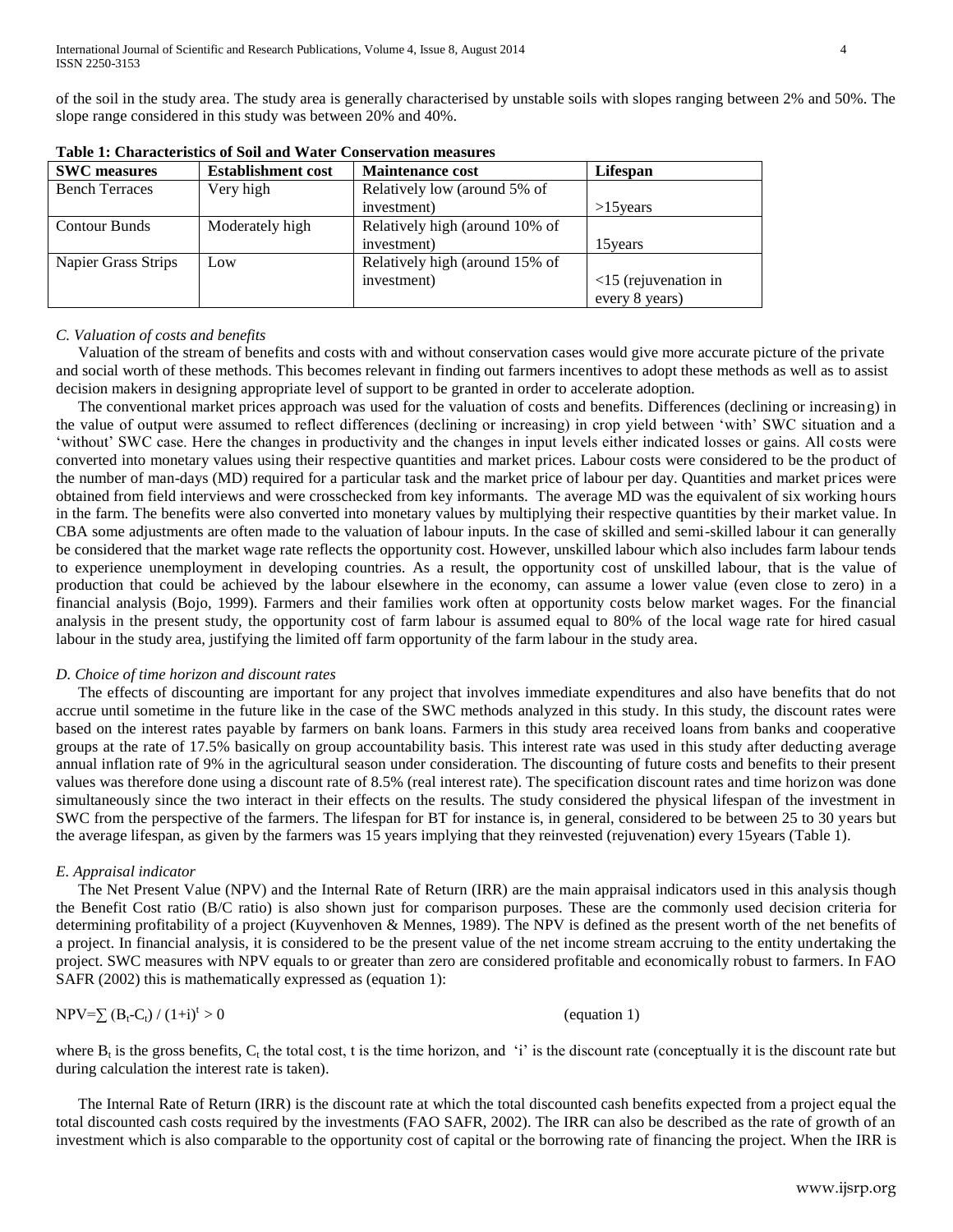greater than the discount rate, then the investment is worthwhile. The IRR in this study was generated in Microsoft Excel using the IRR financial function. Without excel, IRR could also be calculated manually using the following formula (equation 2) which is more of a trial and error method (FAO SAFR, 2002):

## $IRR = Idr + (hdr - 1dr)$  x NPV at  $ldr$ (NPV at ldr - NPV at hdr)

where:

IRR = Internal Rate of Return  $hdr = higher$  discount rate  $ldr =$  lower discount rate NPV = Net Present Value

# *F. Sampling and data collection*

The unit of analysis in this study was formed by heads of Household who were farmers with or without Bench Terraces (BT), Contour Bunds (BT), or Napier Grass Strips (NGS) and who had farms on slopes between 20% and 40%. The choice of SWC measures was based on popularity of the measure. After discussions with Saba Saba Water Resource Users Association (WRUA) and preliminary field survey, it was established that BT, CB, and NGS were the most preferred and popular. In total seventy five (75) farmers were interviewed. This figure was purposefully selected because detailed information was needed for a Cost Benefit Analysis. The Saba Saba sub-catchment is divided into upper, middle, and lower and further subdivided into locations (Table 2, below). Based on these divisions and locations the fieldwork was structured in a way that information or data sought would be representative of the sub-catchment. With the help of the Saba Saba WRUA executives, 30, 25, and 20 respondents were selected and interviewed from the lower Saba Saba (which is the biggest of the divisions), middle and upper respectively. The data, during cleaning and coding, was grouped by crop type and SWC type (Table 3). This was done to give an idea about which conservation method is popular with which crop type. For instance, BT is predominantly adopted by coffee farms and this could be attributed to the fact that coffee farms are mostly found on higher grounds with relatively steeper slopes. This regrouping also helped the discussion on the relationship between characteristics of smallholder farmers and the type of SWC methods they adopted.

(equation 2)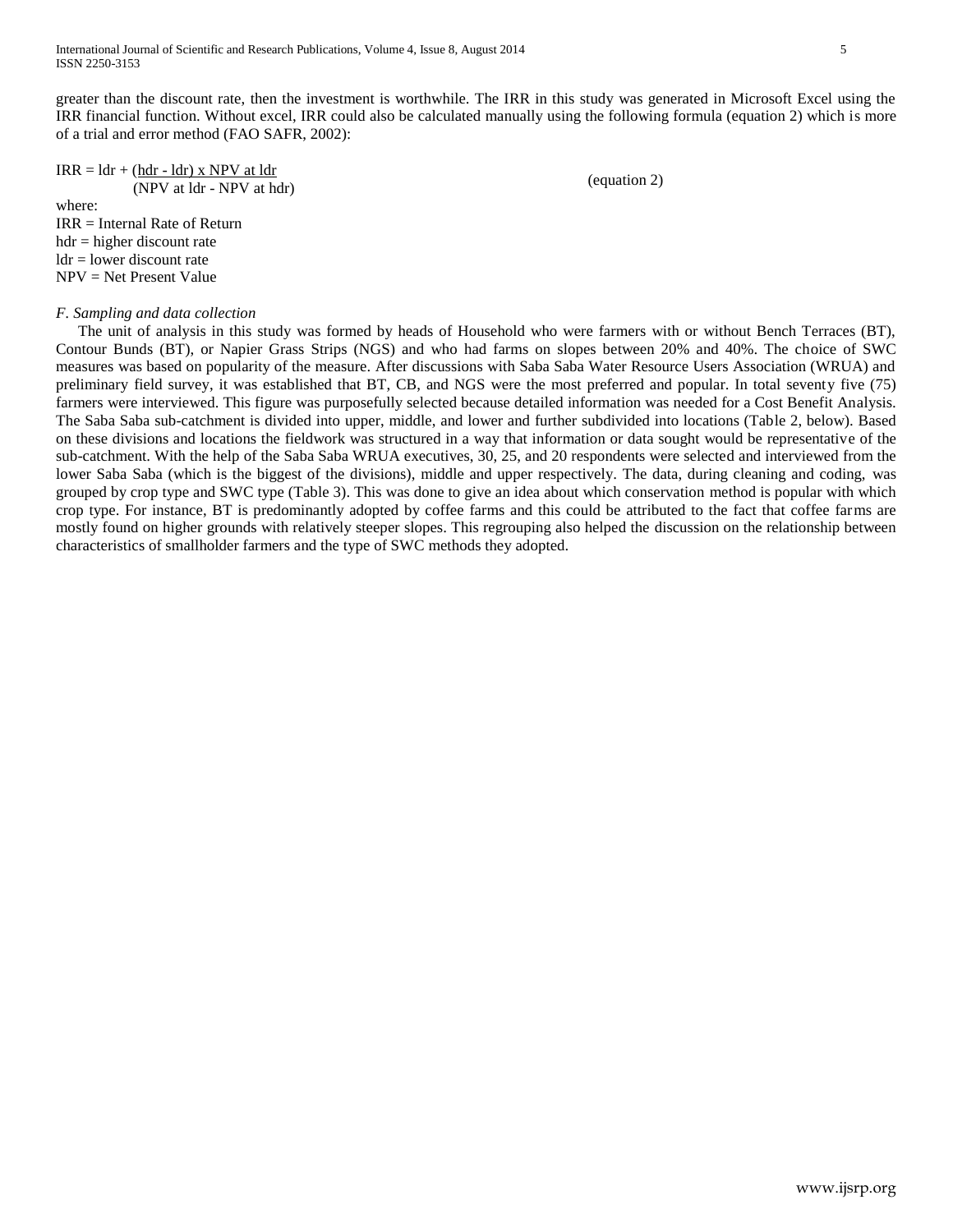International Journal of Scientific and Research Publications, Volume 4, Issue 8, August 2014 6 ISSN 2250-3153

| <b>Division</b>  | <b>Locations</b>               | Sample size |
|------------------|--------------------------------|-------------|
| Upper Saba saba  | Marriira, Kariua, and Kigumo   | 20          |
|                  | east                           |             |
| Middle Saba saba | Muthithi, Kahumbu, and         |             |
|                  | Gaichanjiru                    | 25          |
| Lower Saba saba  | Kamahaha, Kambiti, and part of |             |
|                  | Makuyu                         | 30          |
|                  |                                |             |
| <b>Total</b>     |                                | 75          |

## **Table 2: Respondents by Divisions and Locations in Saba Saba catchment**

# **Table 3: Respondents by SWC measures and crop type**

| $\sim$ 0.000 cm $\sim$ 0.000 cm $\sim$ 0.000 cm $\sim$ 0.000 cm $\sim$ 0.000 cm $\sim$ 0.000 cm $\sim$ 0.000 cm $\sim$ 0.000 cm $\sim$ 0.000 cm $\sim$ 0.000 cm $\sim$ 0.000 cm $\sim$ 0.000 cm $\sim$ 0.000 cm $\sim$ 0.000 cm $\sim$ 0.000 cm $\sim$ 0.000<br>Crops SWC | BT  | CВ | <b>NGS</b> | <b>Without</b><br><b>SWC</b> | <b>Total</b> |
|---------------------------------------------------------------------------------------------------------------------------------------------------------------------------------------------------------------------------------------------------------------------------|-----|----|------------|------------------------------|--------------|
| Maize                                                                                                                                                                                                                                                                     |     |    | n          |                              | 29           |
| Coffee                                                                                                                                                                                                                                                                    | ∠ I |    |            |                              | 33           |
| Tea                                                                                                                                                                                                                                                                       |     |    |            |                              |              |
| <b>Total</b>                                                                                                                                                                                                                                                              | 39  | 16 | n          | 14                           |              |

An agro-economic survey was conducted on selected farms. A survey questionnaire was administered (by the researcher and field assistance) to selected farmers within the Saba Saba catchment. Data on the following farm level issues were elicited from smallholder farmers within the sub-catchment: household characteristics and labour resources; farm land characteristics; crop yield and prices; crop production (i.e. investments on crop production), farmers' knowledge of soil erosion; and soil and water conservation practices (investments on SWC). This survey obtained the necessary quantitative data for the financial CBA. The financial CBA aided the discussion on the costs and benefits associated with the adoption of Terraces (T), Contour Bunds (CB), or Napier Grass Strips (NGS). Data solicited from farmers were analysed using SPSS and Microsoft Excel. The SPSS was used for the tabulation of frequencies for the financial cost benefit analysis in Excel.

## III RESULTS AND DISCUSSION

This section presents and discusses the result of the study. It covers such issues as household and farm characteristics and results of the cost benefit analysis.

# *A. Household and farm characteristics*

The basic characteristics of farmers and their farms were analysed (Table 4). Majority of respondents used BT and the least adopted SWC measure was NGS. The uneven distribution of respondents among SWC measures is because the survey was done on the basis of the divisions and locations in the sub-catchment and not according to SWC technologies.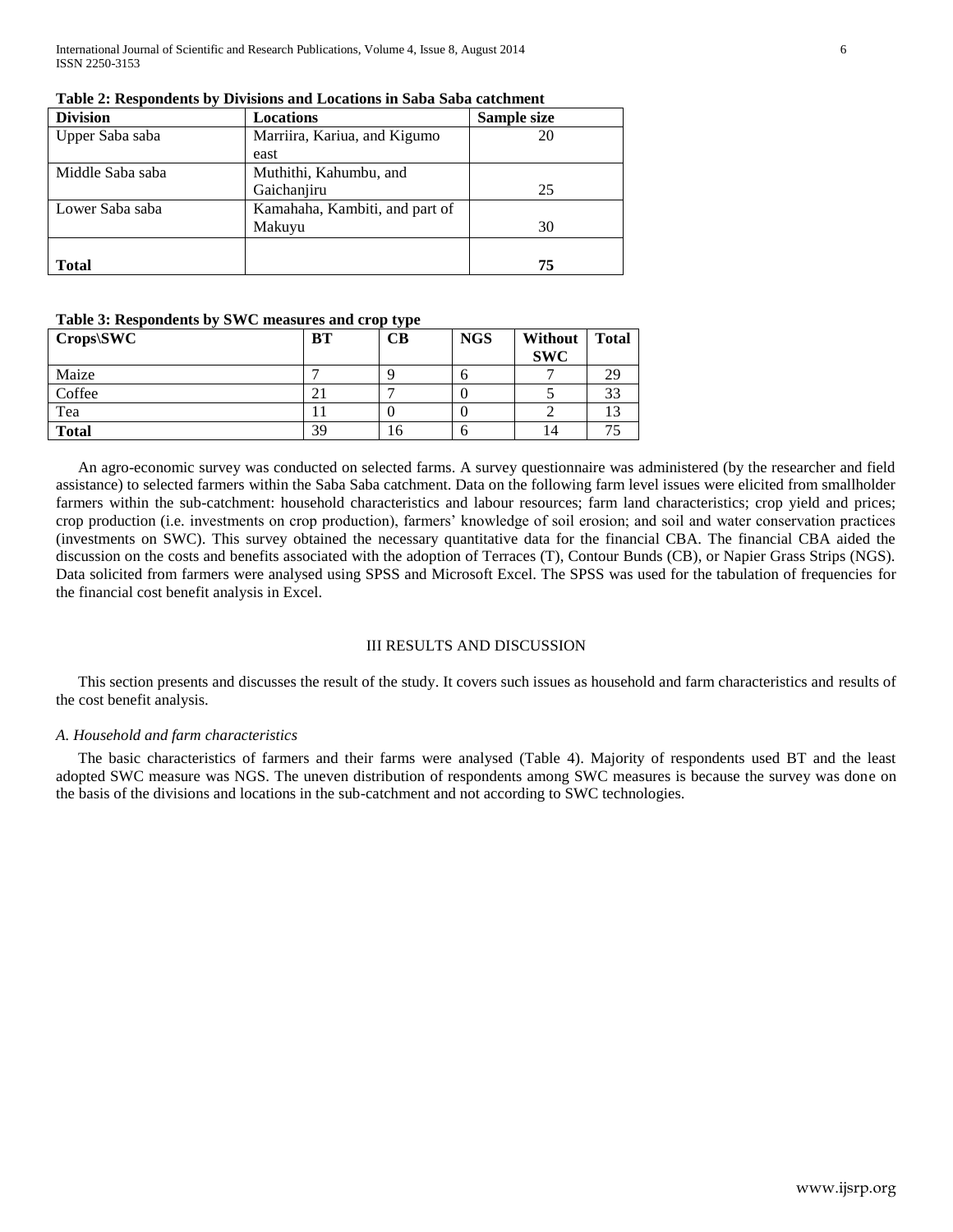| <b>Variables</b>                 | <b>BT</b> | $\mathbf C\mathbf B$ | <b>NGS</b> | <b>Without SWC</b> |
|----------------------------------|-----------|----------------------|------------|--------------------|
|                                  | $N=39$    | $N=16$               | $N=6$      | $N=14$             |
| <b>Household Characteristics</b> |           |                      |            |                    |
|                                  |           |                      |            |                    |
| Household size (persons)         | 5.2       | 5.3                  | 4.6        | 3.2                |
| Age (year)                       | 53        | 52                   | 52         | 49                 |
| <b>Gender</b>                    |           |                      |            |                    |
| Male                             | 69        | 56                   | 57         | 45                 |
| Female                           | 31        | 44                   | 0.4        | 55                 |
| <b>Level of Education</b>        |           |                      |            |                    |
| Primary                          | 42        | 40                   | 0.4        | 21                 |
| Secondary                        | 25        | 15                   | 0.1        | 07                 |
| Tertiary                         | 13        | 08                   | 0.06       | 00                 |
| None                             | 20        | 37                   | 0.4        | 72                 |
| Farming experience (years)*      | 30        | 23                   | 19         | 17                 |
| <b>Farm Characteristics</b>      |           |                      |            |                    |
|                                  |           |                      |            |                    |
| Farm size (ha)                   | 2.4       | 1.1                  | 0.6        | 0.6                |
| Soil texture                     |           |                      |            |                    |
| Sandy loam                       | 56        | 62                   | 55         | 57                 |
| Clay loam                        | 44        | 38                   | 45         | 43                 |
| <b>Fertility Status</b>          |           |                      |            |                    |
| Low                              | 22        | 37                   | 57         | 74                 |
| Medium                           | 60        | 51                   | 35         | 26                 |
| High                             | 18        | 12                   | 08         | $00\,$             |

*\*Number of years in farming, CB=Contour Bunds, NGS=Napier Grass Strip, N= number of respondents*

#### *Farm household size*

Household in this study refers to individuals living in the same dwelling. That is a basic residential unit in which economic production, consumption, inheritance, and child rearing, and shelter are organized and carried out. The household may or may not be synonymous with family. The household size of those who invested in SWC measures was larger than those who did not adopt any measure (Table 2). In rain-fed agriculture, much of farm work is done with family labour as a result the size of a family to some extent relates directly to the availability of farm labour. For instance with Bench Terraces, Juma, et al. (2009) found in the semi-arid lands of Kenya that a marginal increase in household membership increased the probability that the household will adopt terracing as a measure of soil conserving and conditioning effort. This is not surprising because terracing is labour-intensive and would favour larger households. Therefore, when households rely on family labour, in the case of Saba Saba, a larger household becomes an obvious positive factor in the adoption of terrace adoption. The table 2 shows that the average household size for those with SWC measures is larger than those without SWC measures. This could imply that those who adopt SWC measures have access to more family labour than those without.

#### *Age and Gender*

This paper considers only the age and gender of the household heads, who in Kenya make major decisions (including farming decisions) within the household set up (paternalistic culture). Household heads who invested in SWC measures, on the average were older than those who did not (Table 4). Many researchers agree that the age of a household head may have an ambiguous influence on the adoption of SWC technologies. Younger generations, as compared to older ones, may be more inclined to adopt new techniques as they learned these from school and might even have a longer time horizon. They have more understanding of soil erosion problems and thus might have more interest in SWC. However older farmers may also have gained more knowledge through their actual experiences in farming and thus become knowledgeable in handling soil erosion problems. Further, older farmers may have saved and are more motivated to leave something of lasting value to their children, hence may invest in more long term asserts such as BT.

As could verified in table 4, more male households heads adopted SWC measures while females dominated the without SWC case. Males have a higher chance of adopting soil conserving measures compared to their female counterparts. This is perhaps because smallholder agriculture in the study area is dominated by men and probably because men control more resources and therefore maleheaded households have a better chance to invest in SWC measures (Mugonola, et al., 2013).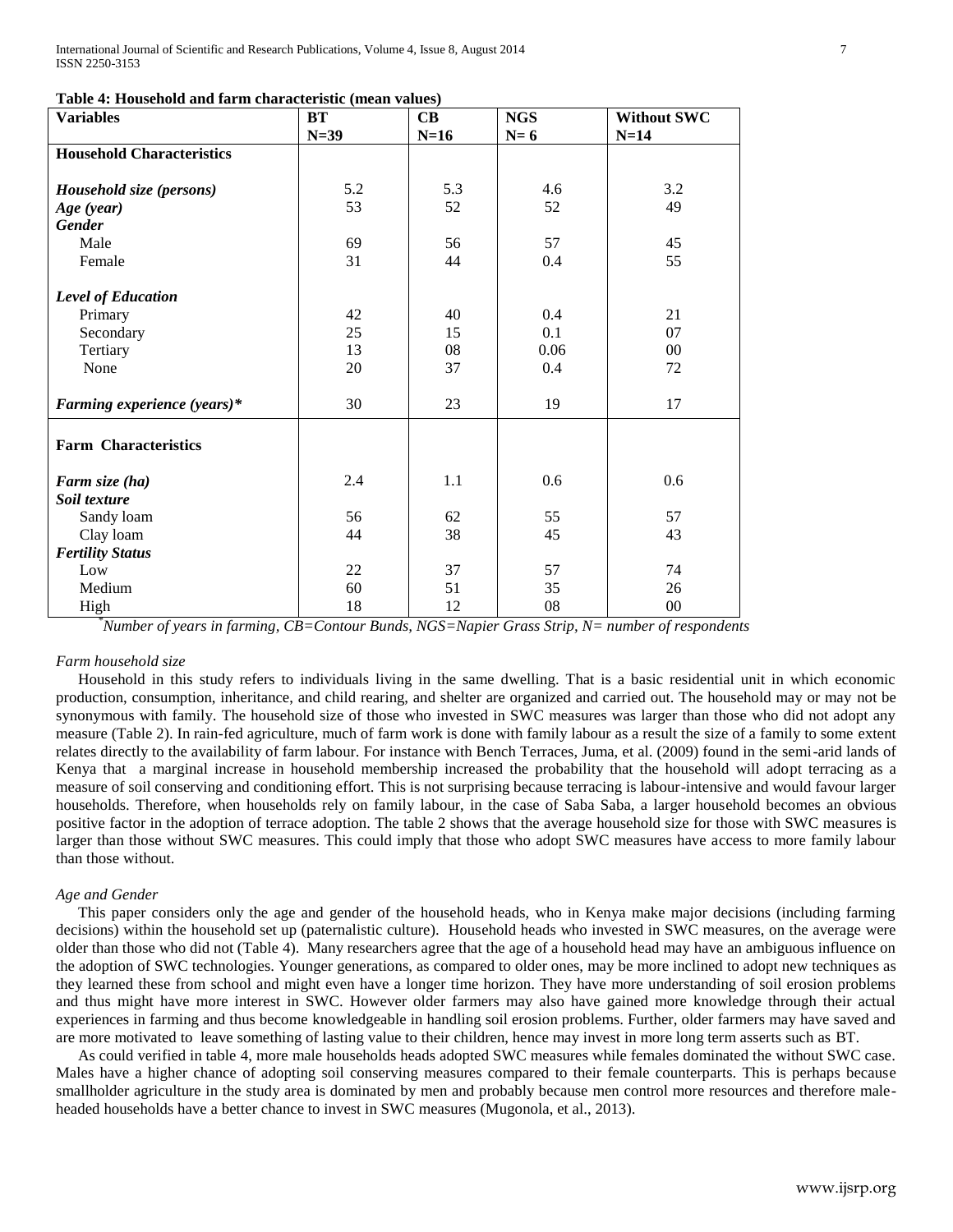International Journal of Scientific and Research Publications, Volume 4, Issue 8, August 2014 8 ISSN 2250-3153

#### *Education*

There are three levels of education existing in the study area. These are taken in succession: eight years of primary education, four years of secondary, and four years of tertiary education. For education, Pender and Kerr (1998) observed in the semi-arid areas of India that investment in SWC technologies increased by 25% of the average investment level for every additional year of education. This could be an explanation for the fact that most the respondents who did not adopt any SWC measure (72%) had no formal education (Table 4).. From informal discussions with key informants, a better-educated household head has more realistic perceptions about soil erosion problems and more knowledge on SWC and therefore is likely to participate in conservation activities. From the discussions with Saba Saba WRUA executives, it was intimated that farmers around lower Saba Saba sub-catchment were better educated than upstream farmers because the downstream area is closer to Muranga and Maragua, where more schools are available. If this assertion holds, then education does not positively influence the adoption of SWC measures as argued by Pender and Kerr (1998). The downstream portions of the Saba Saba sub-catchment are the most affected by soil erosion and the farmers are less inclined to SWC adoption.

## *Farming experience*

By farming experience the paper refers to the number of years a household head has been in farming. The average number of years of farming experience for farmers with BT was 30 years followed by farmers with CB (23 years). Farmers who adopted NGS had on the average 19 years of farming experience while farmers without any SWC measure had lesser experience (16 years). Looking at this trend, it could be argued that the more experienced a farmer is the more likely it is for him/her to adopt longer lasting techniques like BT.

#### *Average farm size*

Average parcel size in this study reflects the amount of landholding that a farmer could use as an input in production. In this study the average farm size for farms with BT was 2.4 hectares followed by farms with contour bunds (1.13ha). It has been argued in several literature that the larger the landholding of a farmer the more likely it is for he/she to invest in SWC technologies especially for structural measures (Dellink & Ruijs, 2008; Mengstie, 2009; Semgalawe, 1998). This is usually because farmers with relatively larger landholdings can spare land areas for such SWC measures.

#### *Soil texture and fertility status*

With to soil texture in the Saba Saba sub-catchment, the proportion of farm lands with sandy loam soils was higher under all farms with SWC measures and the without SWC measure category. Farm land fertility was classified into three categories: low, medium and high. From table 5, majority of farmers who used BT (60%) had soils of medium fertility while 72% of those who did not invest in any SWC measure reported low fertility. The farmers categorized the fertility of their farms considering the yield holding other influencing factors constant. Farmers want to take better care of fields that give better yield (Dellink & Ruijs, 2008) and this could be an explanation why fields with SWC technologies have better soils than fields without SWC measures.

#### *B. Cost Benefit Analysis of the adoption of Soil and Water Conservation Methods*

The results of the CBA are discussed in this subsection. The establishment and maintenance cost and the annual cash flows from the adoption of the three SWC methods are presented below. The economic viability of the three methods is also discussed.

## *Establishment and maintenance cost of Soil and Water Conservation Methods*

The establishment and maintenance cost of all three Soil and Water Conservation measures is the product of the "mandays" and the market wage of labor per day. The time needed for the establishment of SWC is very important because it influences farmers' technology adoption decisions. It is important to note that labor requirements for construction of SWC measures increase with increasing slope and the level of stability of soil (Tenge et al. 2005). In the context of this research, farms are situated on slopes between 20% and 40% with unstable soils.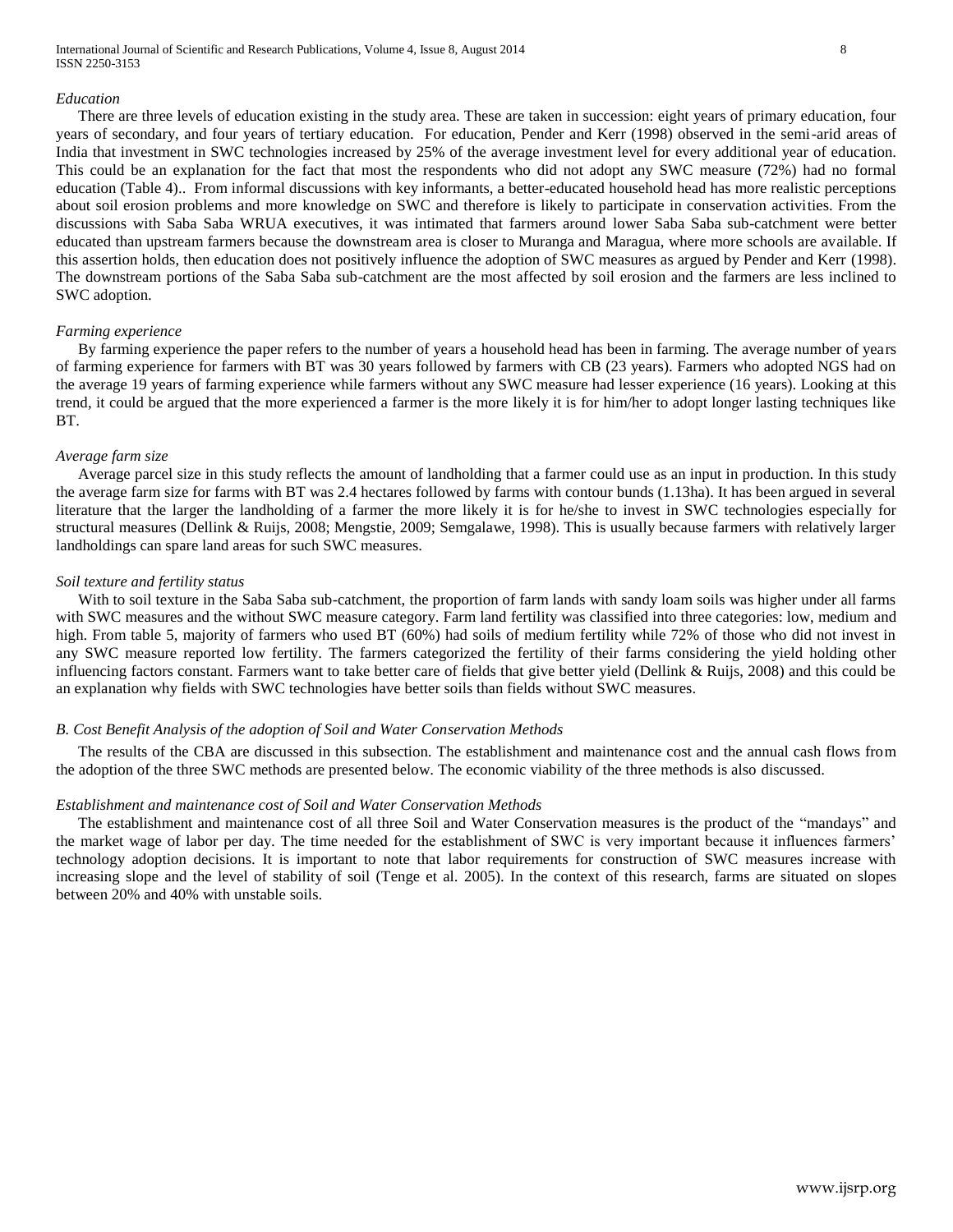

**Figure 3: Establishment and maintenance costs of BT, CB, and NGS**

BT are relatively expensive to construct (USD 349) but relatively cheaper (11% of establishment cost) to maintain (Figure 3, above). According to Tenge et al., (2005), time needed to establish BT ranges from 66 to 592 man-days per hectare (MD/ha) depending on the slope and stability of the soil. Based on farm level data, 279 MD/ha is required for the establishment of BT. On the average, a man-day (MD) is valued at USD 1.25 with food provided or USD 1.5 without food. NGS is the least expensive in terms of establishment cost (USD 53) but is relatively the most expensive (21% of establishment cost) to maintain. The time needed for NGS establishment is 42 MD/ha which falls within the range (7 to 59 MD/ha) established by Tenge et al. (2005). Annual maintenance cost of CB accounts for about 19% of the establishment cost (USD 168). According to FAO SAFR (2002), the annual maintenance costs of technologies, if implemented properly, should range from 5% to 10% of implementation cost. As such it could be concluded that the high maintenance cost associated with these three SWC measures is as a result of poor implementation. If the technology is not properly constructed, it is only logical that one will need more funds and time for its maintenance. Training farmers on construction of SWC measures could be a solution in addressing this problem.

#### *Annual cash flow analysis of soil and water conservation methods*

This section looks at the entire investment period and whether the investment accumulation is enough to justify the cost. According to the FAO SAFR (2002), farmers would rather focus on the actual money they will get by adopting a technology in the short term than consider the long term economic justification for such investments. The time SWC measures start to produce benefits differ among measures and crops. As a result it is critical that promoters and adopters are aware of the period after which the respective technologies begin to yield benefits and under which crop. Figures 4, 5, and 6 below presents the annual cash flow over a 15 year period for the three SWC measures (BT, CB, & NGS) with three different crops (Maize, Coffee, & Tea) on slopes between 20% and 40% with unstable soils. The research established that some Tea farms used BT but it should be noted that this is not the norm in the sub-catchment, as tea planting is already considered a means of conserving the soil.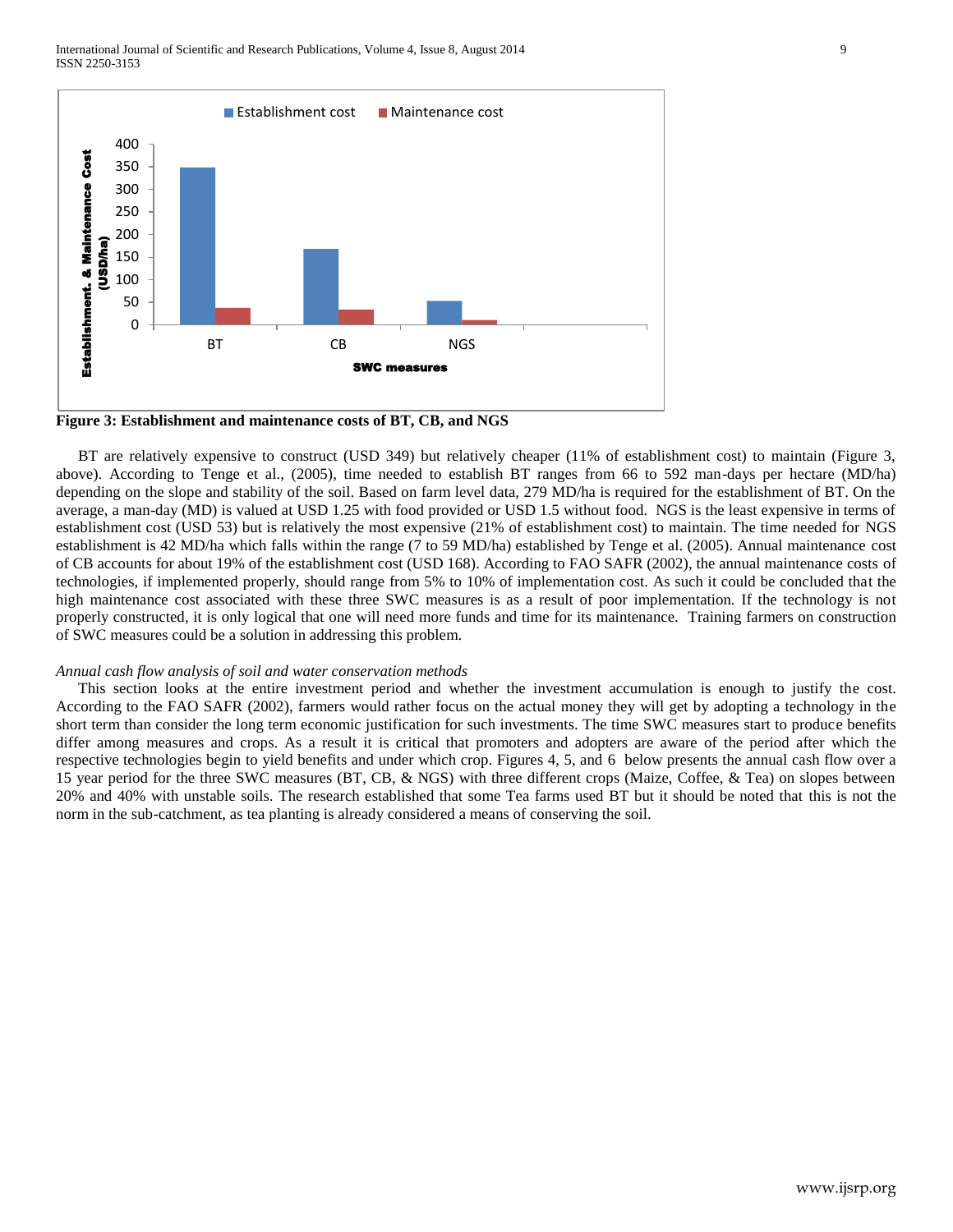International Journal of Scientific and Research Publications, Volume 4, Issue 8, August 2014 10 ISSN 2250-3153



**Figure 4: Cash flows from investments in BT with all three crops**

It takes at least two years before a farmer can realize a positive cash flow from BT (Figure 4, above). In the Muranga District, Ekbom (1995) found that net benefits in the first three years were highest on fields without SWC measures. Tenge et al. (2005) observes a similar trend in Tanzania where positive cash flows were only realized from the second year onwards. This trend could be attributed to the high initial investment cost and initial decline in yield as a result of loss of cultivable area and soil disturbances during construction. It must be mentioned that the number of years before a farmer gets a positive net benefit differs by crop. During this waiting period, in terms of BT with maize, the sum of USD 67 and USD 12 are required to sustain the farmer in the first and second years respectively whilst for BT with coffee USD 226 and USD 259 are required to sustain the farmer in the first and second years respectively. For BT with tea, USD 313, USD 348, and USD 345 are needed for the sustenance of the farmer in the first, second and third years respectively. Tea takes three years (establishment phase) before bearing. After bearing, every three to five years the farmer undertakes pruning/rejuvenation. In this study these two issues (establishment phase and rejuvenation periods) were considered in the financial analysis. The farmers use close to 9% (USD 38) of the establishment cost of Tea for rejuvenation every three to five years. Pruning is often done in rotation for different parts of the Tea farm, the whole Tea farm is not pruned at the same time. The initial negative returns to investment could serve as a hindrance to the adoption of BT in the Saba Saba sub-catchment since most of the households suffer financial constraints. In this regard financial incentives in the form of credit or coupons for the purchase of farm tools and seeds are possible solutions.



**Figure 5: Cash flows from investment in CB with maize and coffee**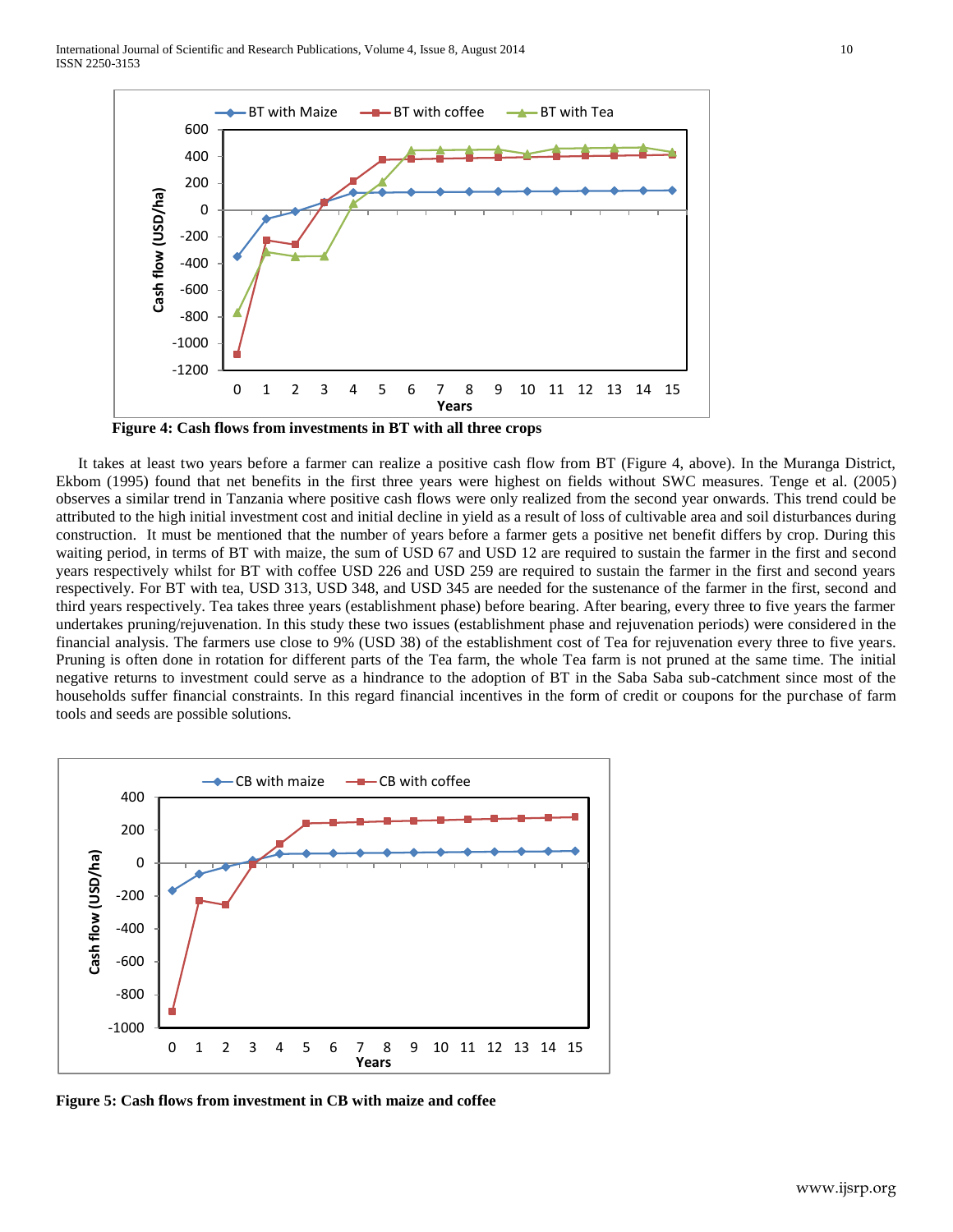Coffee farmers who adopted CB only make positive net benefits in the fourth year which implies that the farmer requires USD 266, USD 255, and USD 9 for sustenance in the first to third years respectively (Figure 5, above). Unlike farmers who adopt CB on their coffee farms, maize farmers with CB start to realize positive net benefits in the third year of production. As a result they require an external source of sustenance for the first two years of production. Maize farmers with CB require USD 67 and USD 23 in the first and second years respectively for sustenance. CB is not so financially beneficial on maize farms (as compared to CB with coffee farms) in the Saba Saba sub-catchment. From discussions with WRUA executives NGS and CB did little in reducing soil erosion in the middle and lower Saba Saba sub-catchment. Erosion risk severity is relatively higher in these parts compared to the Upper Saba Saba sub-catchment. As a result, farmers in these areas are encouraged by WRMA and the Kenya Ministry of Agriculture to adopt combinations of SWC measures.



## **Figure 6: Cash flows from investments in BT, CB, and NGS with maize**

Though NGS has the lowest establishment cost, there is still a negative return in the first three years (Figure 6 above). This could be attributed to low increase in crop yield (due to adoption of NGS) considering the slope and the stability of the soil. During these three years of waiting the farmer requires USD 67, USD 29, and USD 3 in year one, two, and three respectively for his/her sustenance. It could also be seen from Figure 15 that even after overcoming the initial establishment cost, the cash flow from NGS is still lower than the case with BT and CB. Based on its low establishment cost and relatively short term benefits, it could be concluded that NGS are constructed as steps towards the establishment of more resilient SWC technologies. NGS in the Saba Saba sub-catchment has a low return on investment but when combined with BT or CB (as explained by key informants in middle Saba Saba) has a high tendency of increasing crop yield tremendously. NGS is adopted mainly on maize farms in the lower Saba Saba sub-catchment where soil erosion is relatively intensive. Promoting the adoption of more physically effective SWC technologies (e.g. BT with grass risers) and financially efficient SWC measures (Table 5) in this part of the catchment could be a solution to the high erosion rate.

## *Net welfares associated with the adoption of Soil and Water Conservation methods*

During the interviews the majority of those who adopted SWC measures stated that their yield had increased and that the problem of soil erosion had reduced. Farmers in the Saba Saba sub-catchment could use four different financial indicators (separately or combined) to inform their choice of SWC measure. These indicators are gross margin per Man Day (GM/MD), the NPV, the IRR, and the B/C ratio (Table 9). For maize farms on slopes 20% to 40% with unstable soils, the results indicate that the most financially efficient option is the adoption of BT (considering all four indicators). Relatively, the less favorable option in this regard is NGS. Considering the physical conditions of these farms, NGS is less capable of ameliorating/reducing the impact of soil erosion and improving green water on its own, unless used to complement other SWC measures.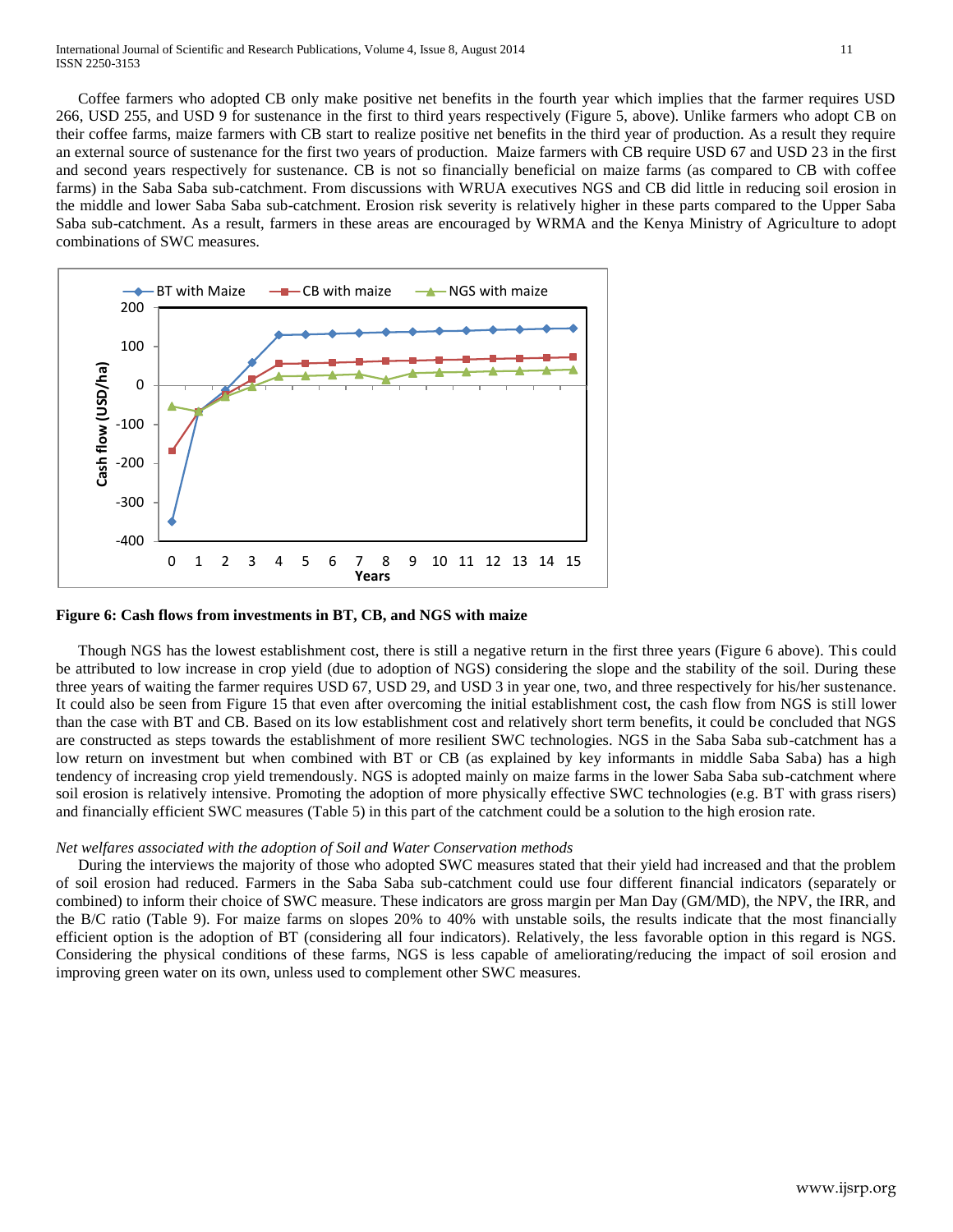International Journal of Scientific and Research Publications, Volume 4, Issue 8, August 2014 12 ISSN 2250-3153

| Crop type          |                    | $B$ T          | <b>CB</b> | <b>NGS</b>     |
|--------------------|--------------------|----------------|-----------|----------------|
| Maize (kernel)     | *Gross Income      | 681            | 521       | 423            |
|                    | <i>*Total cost</i> | 406            | 370       | 328            |
|                    | *Gross margin      | 275            | 150       | 95             |
|                    | *Gross margin/MD   | 2              | 2         | $\overline{2}$ |
|                    | *NPV $(8.5\%)$     | 415            | 127       | 26             |
|                    | IRR (8.5%)         | 18%            | 13%       | 9%             |
|                    | B/C                | 1.43           | 1.31      | 1.18           |
| Coffee (Berries)   | *Gross Income      | 1092           | 917       |                |
|                    | *Total cost        | 469            | 434       |                |
|                    | *Gross margin      | 623            | 483       |                |
|                    | *Gross margin/MD   | $\overline{4}$ | 3         |                |
|                    | *NPV $(8.5\%)$     | 670            | 46        |                |
|                    | IRR (8.5%)         | 14%            | 9%        |                |
|                    | B/C                | 1.49           | 1.04      |                |
| Tea (green leaves) | *Gross Income      | 1294           |           |                |
|                    | <i>*Total cost</i> | 513            |           |                |
|                    | *Gross margin      | 781            |           |                |
|                    | *Gross margin/MD   | 3              |           |                |
|                    | *NPV $(8.5\%)$     | 420            |           |                |
|                    | IRR (8.5%)         | 12%            |           |                |
|                    | B/C                | 1.38           |           |                |
|                    |                    |                |           |                |

#### **Table 5: An overview of the Cost Benefit Analysis**

#### *\*All in USD*

For coffee farms with similar conditions, again BT is the most financially efficient measure. It has relatively higher gross margin/MD (\$4), NPV (\$670), IRR (14%), and B/C ratio (1.5) compared to CB on coffee farms which has lower values. Bench Terraces profitability over CB and NGS in this analysis could be attributed to its huge influence on crop yield especially on steep slopes with unstable soil (Table 6). BT has the highest internal rate of return (on maize and coffee farms) which suggests that farmers who are able to adopt BT stand a better chance of recovering their investments than with CB and NGS. Only a few of the tea farms had a SWC measure and these few adopted BT with and without grass risers. Tea is in itself a cover crop which reduces the detachment effect of rain drops (but was not considered in this study as a SWC measure). This could be the reason why most tea farmers did not adopt SWC measures but relied on the canopy created by the tea plants. Considering the decision criterion for NPV and IRR, BT is a financially viable for tea farmers (at 8.5% discount rate). Linking these results to the framework under the research method section, BT yields the highest net welfare considering the existing conditions (erosion risk severity, slope, soil stability).

## IV CONCLUSION

The Saba Saba sub-catchment is one of the worse affected areas in the Upper Tana catchment in terms of soil erosion. Upstream (smallholder farmers) and downstream (e.g. large irrigation farms) users acknowledge the existence of this problem. Currently used SWC measures in the Saba Saba sub-catchment are Bench Terrace, Contour Bunds, Funya Juu Napier Grass Strips, Mulching, and Cut-off Drains. The most common among these are Bench Terrace (mainly in the upper and middle Saba Saba), Contour Bunds (mainly in the middle and lower) and Napier Grass Strips (mainly in lower).

The investment needed for the establishment and maintenance of these SWC measures is critical to farmers' technology adoption decisions. The required investment varies with the type of SWC technology. In the Saba Saba sub-catchment Bench Terraces are relatively expensive to establish but relatively cheaper to maintain compared to Contour Bunds, and Napier Grass Strips. Contrarily, Napier Grass Strips are relatively cheaper to construct but relatively expensive to maintain. In general, all three measures have high maintenance costs which are as a result of poor establishment.

The time Bench Terrace, Contour Bunds, and Napier Grass Strips start to yield benefits differ among crops. As a result it is important for adopters and promoters of SWC technologies to be aware of the period after which respective measures produce benefits. During this waiting period the farmer requires a certain amount of capital for sustenance which also varies with SWC measure and crop type. The initial zero or even negative returns to investment could be an obstacle to continued adoption of the respective SWC measures in the sub-catchment. Thus, the investment in SWC measures may not be a feasible short term option from farmers' perspective. This is a strong case for intervention especially for the initial years where SWC adoption yields negative returns. Considering the NPV and IRR of the respective technologies, Bench Terrace yields the highest net welfare, followed by Contour Bunds and Napier Grass Strips in that order regardless of the crop type.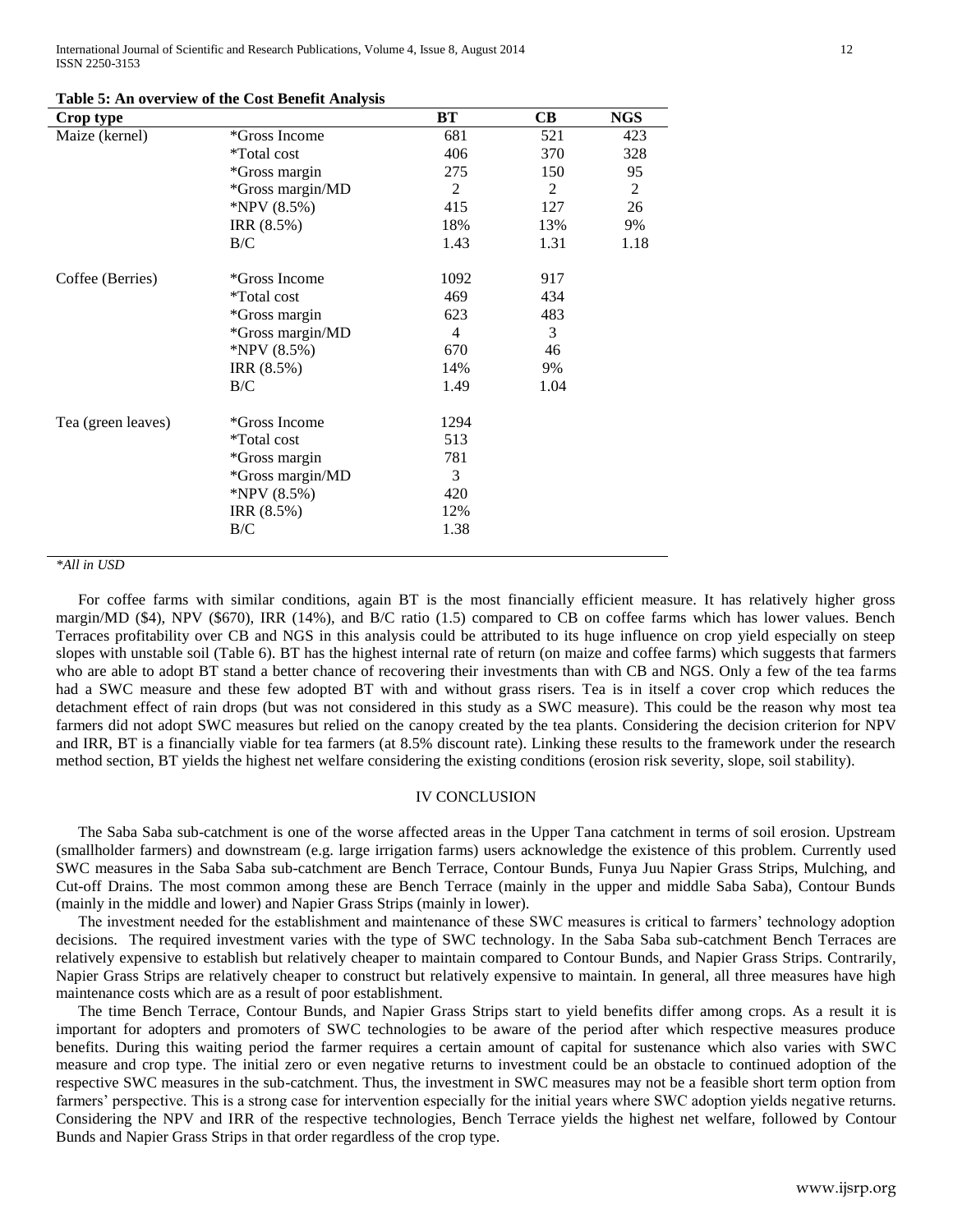#### **REFERENCES**

- 1. J. F. Agwata, Water management in the Tana Basin of Kenya: Potential conflicts and interventions*. Water Environment and Pollution,* vol*.*2, 2005, pp. 69- 74.
- 2. J. Barron, J. Rockstrom, F. Gichuki, & N. Hatibu, Dry spell analysis and maize yields for two semi-arid locations in East Africa. *Agricultural and Forest Meteorology*, vol. 117, 2003, pp. 23–37.
- 3. W. Bewket, Soil and water conservation intervention with conventional technologies in north-western highlands of Ethiopia: Acceptance and adoption by farmers. *Land Use Policy*, vol. 24, 2007, pp. 404-416.
- 4. R. W. Boardway, The Welfare Foundations of Cost Benefit Analysis. *The Economic Journal*, vol. 84, 1974, pp. 926-939.
- 5. R. B. Dellink & A. Ruijs (eds.), *Economics of Poverty, Environment and Natural-Resource Use.* Dordrecht, Springer, 2008.
- 6. A. Ekbom, *The economics of soil conservation in Kenya: A case study of the economic and agro-ecological implication of soil conservation on maize cultivation in Muranga District.* Woking paper I, Department of Economics, Gothenburg University, Sweden, 1995.
- 7. FAO, *TerrAfrica Inception: Development of guidelines on selected best bet SLM technologies and approaches for Sub Saharan Africa,* Rome, 2008.
- 8. FAO SAFR, *Financial and Economic Appraisal of Irrigation Projects: Module 11 of the Irrigation Manual of the FAO,* Harare, 2002.
- 9. J. Graaff, & C. A. Kessler, "Cost-Benefit Analysis for Land and Water Management" in *Soil Protection in sloping Mediterranean Agri-Environments.* N. Evelpidou & T. De Figueiredo (eds), Instituto Politecnico de Braganca, Braganca, 2009, pp. 91-110.
- 10. A. C. Harberger, Three Basic Postulates for Applied Welfare Economics: An Interpretive Essay. *Journal of Economic Literature*, vol. 9, 1971, pp. 785-797.
- 11. M. Juma, W. Nyangena, & M. Yesuf *Production Risk and Farm Technology Adoption in Rain-Fed, Semi-Arid Lands of Kenya.* Retrieved 12th September, 2013 fro[m http://www.rff.org/RFF/Documents/EfD-DP-09-22.pdf,](http://www.rff.org/RFF/Documents/EfD-DP-09-22.pdf) 2009.
- 12. A. Kuyvenhoven & L. B. M. Mennes, *Guidelines for project appraisal: An introduction to the principles of financial, economic and social cost-benefit analysis for developing countries*. The Hague, Government printing office, 1989.
- 13. F. A. Mengstie, "The assessment of adoption behaviour of soil and water conservation practices in the Koga watershed, highlands of Ethiopia". (unpublished Master thesis), Cornell University, USA, 2009.
- 14. B[. Mugonola,](http://www.tandfonline.com/action/doSearch?action=runSearch&type=advanced&searchType=journal&result=true&prevSearch=%2Bauthorsfield%3A(Mugonola%2C+B)) J. Deckers, J. Poesen, M. Isabirye, & E. [Mathijs,](http://www.tandfonline.com/action/doSearch?action=runSearch&type=advanced&searchType=journal&result=true&prevSearch=%2Bauthorsfield%3A(Mathijs%2C+E)) Adoption of soil and water conservation technologies in the Rwizi catchment of south western Uganda, *International Journal of Agricultural Sustainability*, vol[. 11](http://www.tandfonline.com/loi/tags20?open=11#vol_11) [no.3,](http://www.tandfonline.com/toc/tags20/11/3) 2013, pp. 264-281.
- 15. National Environmental Management Agency (NEMA), *State of the environment report, Kenya.* Nairobi, Government printer, 2003.
- 16. J. L. Pender & J. M. Kerr, Determinants of farmers' indigenous soil and water conservation investments in semi-arid India. *Agricultural Economics*, vol. 19, (1998). pp. 113–125.
- 17. D. Pimentel, C. Harvey, K. Resosudamo, K. Sinclair, K. Kurz, M. McNair, S. Crist, L. Shpritz, L. Fitton, R. Staffouri, & R. Blair, Environmental and economic costs of soil erosion and conservation benefits. *Science*, vol. 267, 1995, pp. 1117–1123.
- 18. Porras, M. Grieg-Gran & G. Meijerink, *Farmers adoption of soil and water conservation: potential role of payments for watershed services.* Green Water Credits report 5, Wageningen, ISRIC-World Soil Information, 2007*.*
- 19. Rockstrom, M. Falkenmark, & M. Lannerstad, Assessing the water challenge of a new green revolution in developing countries. *Proceedings of the National Academy of Sciences of the United States of America*, vol. 104 no. 15, 2007, pp. 6253–6260.
- 20. Rockstrom, J. Water for food and nature in drought-prone tropics: vapour shift in rain-fed agriculture. *Royal Society B: Biological Sciences*, vol. 358 no. 1440, 2003, pp. 1997–2009.
- 21. Saba Saba Water Resource Users Association (Saba Saba WRUA) & Water Resources Management Authority (WRMA), "Sub-Catchment Management Plan", (unpublished), Water Resource Users Association, Saba Saba, 2010.
- 22. Z. M. Semgalawe, "Household adoption behaviour and agricultural sustainability in the north-eastern mountains of Tanzania: the case of soil conservation in the North Pare and West Usambara mountains". (Unpublished PhD Thesis), Wageningen University, Wageningen, 1998.
- 23. D. P. Stonehouse, Economic Evaluation of On-Farm Conservation Practices in the Great Lakes Region of North America. *Environmetrics*, vol. 10, 1999, pp. 505-520.
- 24. D. P. Stonehouse, Profitability of soil and water conservation in Canada. *Journal of Soil and Water Conservation, vol.* 50 no. 2, 1995, pp. 215-219.
- 25. A. J. Tenge, J. Graaf, & J. P. Hella, Financial efficiency of major soil and water conservation measures in West Usambara highlands, Tanzania. *Applied Geography,* vol. 25, 2005, pp. 348–366.